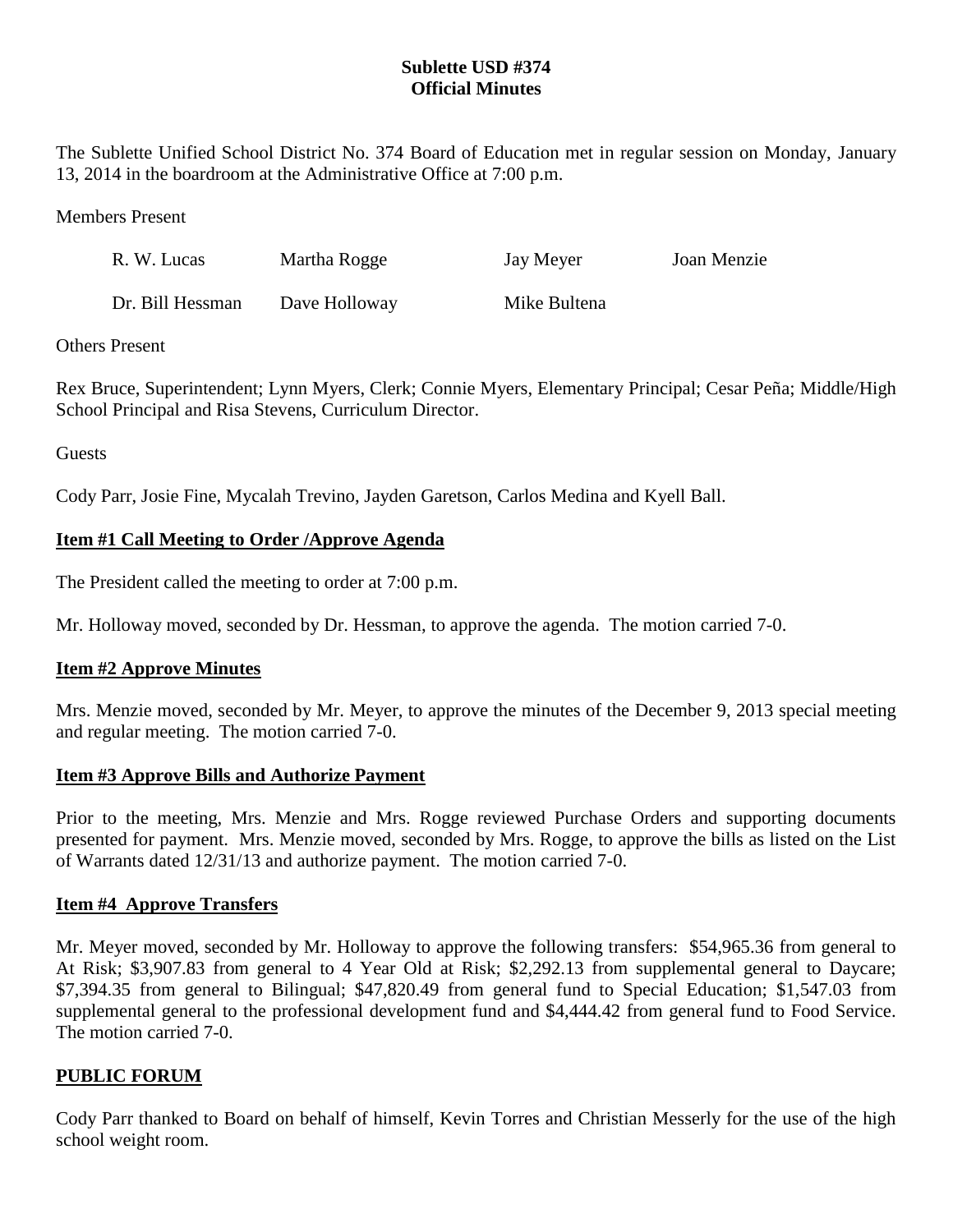Board Minutes Page 2 January 13, 2014

## **Reports**

### Curriculum

Mrs. Stevens reported that teachers are working diligently on the common core in their classrooms.

### **Principals**

Mr. Peña reported that the December student of the month was Erica Whaler. He also reported that parent teacher conferences for the high school will be in the north gym on Monday and Thursday evenings this semester.

Mrs. Myers reported that the in-service day with Sonya Peña and Carol Panzer was successful. She also reported that teachers are working hard on common core instruction.

She reported on the following upcoming events: Spelling Bee, Farm Bureau multi-county Farm Day and the Larks in Flight Musical.

### SWPRSC/HPEC

Mr. Meyer reported on the SWPRSC Board meeting. Mr. Lucas reported on the HPEC meeting.

Superintendent:

Mr. Bruce reported on the various uses of the large screen and projector in the high school and elementary school. He also told the board that he would be attending the State Superintendents Council and the KASB Governmental Relations meeting.

#### **Item #6 Executive Session – Non-elected Personnel**

Mr. Holloway moved, seconded by Mrs. Menzie, to go into executive session to discuss non-elected personnel, in order to protect the privacy interest of an identifiable individual(s), to include Mr. Bruce and Mr. Peña in executive session, and to reconvene to open session in the boardroom at 8:00 p.m. The motion carried 7-0

Mr. Peña left the executive session at 7:45 p.m.

The Board reconvened to open session at 8:00 p.m.

Mr. Holloway moved, seconded by Mrs. Menzie, to go into executive session to discuss non-elected personnel, in order to protect the privacy interest of an identifiable individual(s), to include Mr. Bruce in executive session, and to reconvene to open session in the boardroom at 8:40 p.m. The motion carried 7-0.

The Board reconvened to open session at 8:40 p.m.